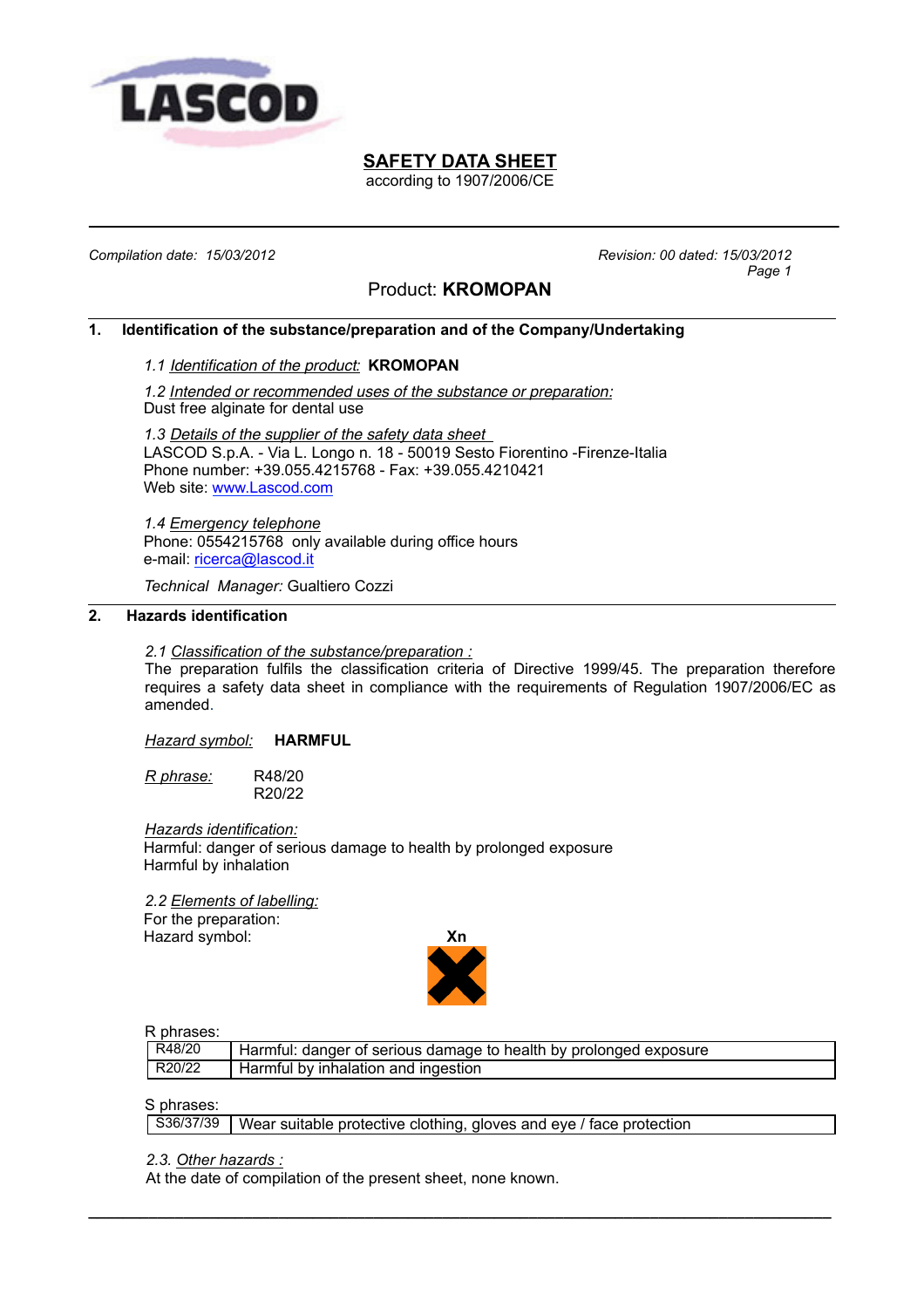

according to 1907/2006/CE

*Compilation date: 15/03/2012 Revision: 00 dated: 15/03/2012 Page 2*

# **Product**: **KROMOPAN**

### **3. Composition /information on ingredients**

#### *Preparations*:

Classification of the substances in the preparation according to Directive 67/548/EEC as amended and Regulation 1272/2008/EC

| <b>Name</b>                                                                                 | Conc. (C)                                                                         | <b>Clas. 67/548/EEC</b> |                                   | Clas. 1272/2008/EC |      |
|---------------------------------------------------------------------------------------------|-----------------------------------------------------------------------------------|-------------------------|-----------------------------------|--------------------|------|
| Diatomaceous earth                                                                          | 65 <c≤75< td=""><td>Xn</td><td>R48/20</td><td>STOT RE 2</td><td>H373</td></c≤75<> | Xn                      | R48/20                            | STOT RE 2          | H373 |
| Cas No. 68855-54-9                                                                          |                                                                                   |                         |                                   |                    |      |
| EC No. 272-489-0                                                                            |                                                                                   |                         |                                   |                    |      |
| Index No. -                                                                                 |                                                                                   |                         |                                   |                    |      |
| REACH No. 01-2119488518-22-0005                                                             |                                                                                   |                         |                                   |                    |      |
| Potassium hexafluorotitanate                                                                | $1 < C \leq 3$                                                                    | Xn                      | R <sub>20</sub> / R <sub>22</sub> | Acute Tox. 4       | H332 |
| Cas No. 16919-27-0                                                                          |                                                                                   |                         |                                   | Acute Tox. 4       | H302 |
| EC No. 240-969-9                                                                            |                                                                                   |                         |                                   |                    |      |
| Index No. -                                                                                 |                                                                                   |                         |                                   |                    |      |
| REACH No. -                                                                                 |                                                                                   |                         |                                   |                    |      |
| Full tout of relevant D and H, phrase is ligted in the Cootian 16 of this Cafety Data Cheat |                                                                                   |                         |                                   |                    |      |

Full text of relevant R and H phrase is listed in the Section 16 of this Safety Data Sheet.

#### **4. First aid measures**

#### *4.1 First aid measures description*

4.1.1 *Inhalation: Remove the subject from the contaminated area and have him breathe fresh air and blow his nose. In case of persistent symptoms consult a doctor.*

*Skin contact:* Remove all contaminated clothing and use soap and water to wash the skin that has come into contact with the product.

 *Eye contact:* Rinse with plenty of running water while holding the eyelids open. Consult a doctor in case of symptoms attributable to contact with the product.

*Ingestion:* No significant effects or critical dangers are known. In case of symptoms consult a doctor.

*4.2 Most important symptoms and effects, both acute and delayed,*

The product may cause serious damage to health in case of prolonged exposure by inhalation.

*4.3 Indication of any immediate medical attention and special treatment needed.* In the event of consulting a doctor refer to Section 4.1.1.

## **5. Fire-fighting measures**

*5.1 Extinguishing media:*

Suitable extinguishing media: not applicable, the product is not inflammable. Extinguishing media which must not be used for safety reasons: not applicable, the product is not inflammable.

*5.2 Special exposure hazards arising from the substance or preparation itself:* not applicable.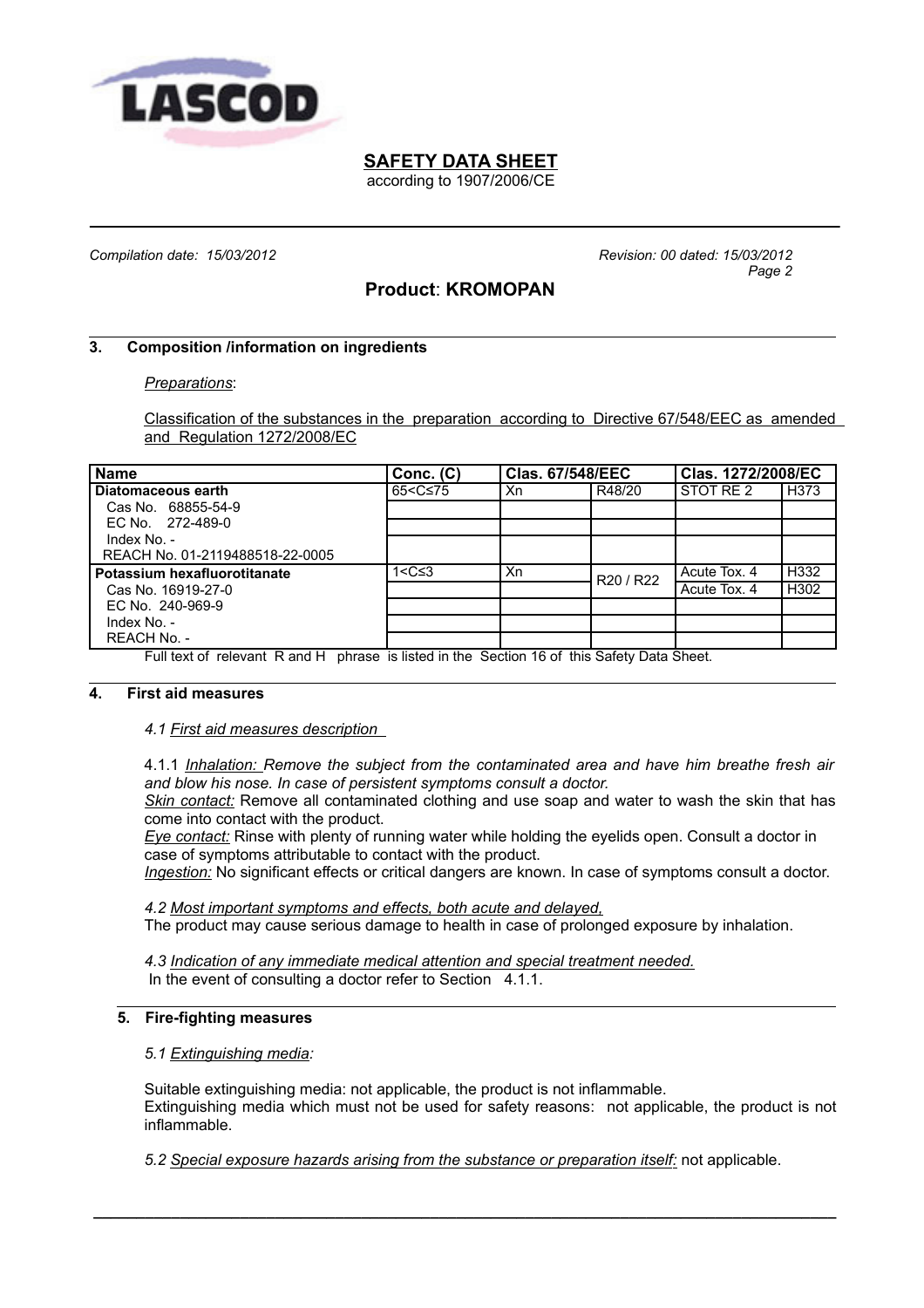

according to 1907/2006/CE

*Compilation date: 15/03/2012 Revision: 00 dated: 15/03/2012 Page 3*

# **Product**: **KROMOPAN**

*5.3 Special protective equipment for fire-fighters:* Always use suitable protective devices while working. Use a protective helmet with a visor, fire-resistant clothing, protective gloves for fire fighters, a mask under positive pressure with a face shield that covers the operator's entire face or a selfcontained breathing apparatus if there is a significant amount of smoke. Collect the water used to fight the fire; this water must not be discharged into the sewer system. Dispose of the contaminated water used to fight the fire and of the residues of the fire according to the regulations in effect.

## **6. Accidental release measures**

*6.1 Personal precautions, protective equipment and emergency procedures :*

6.1.1. For persons who do not take any direct action: evacuate the release area. Do not take any action unless trained for the operations to be carried out.

6.1.2. For persons who take direct action: Avoid contact with eyes and skin. Remove all persons who are not involved in the operations. Do not handle damaged containers or released product without first putting on suitable protective equipment.

*6.2 Environmental precautions:* Prevent the product from entering sewers, surface waters, groundwater and confined areas. If the product has entered a watercourse or the sewer network, or if it has contaminated the soil or vegetation, inform the competent authorities.

## *6.3 Methods and material for containment and cleaning up:*

Use suitable mechanical means to remove the powder without raising it, and dispose of the powder according to the specific regulations in effect.

*6.4 Reference to other sections (see 8 and 13):* The contaminated material must be disposed of in compliance with the regulations indicated in Section 13.

## **7. Handling and storage**

#### *7.1 Precautions for safe handling*:

Avoid contact with skin and eyes and inhalation of the powder. Contaminated clothing must be replaced. Do not eat or drink during work. Avoid the formation of dust. See Section 8 for recommended protective equipment.

## *7.2 Conditions for safe storage, including any incompatibilities:*

a. No risks are known with respect to explosive atmospheres, corrosive conditions, flammability dangers, incompatible substances and mixtures, evaporation conditions, potential ignition sources b. Keep the container in a cool and dry place. Avoid exposure to direct sunlight.

**\_\_\_\_\_\_\_\_\_\_\_\_\_\_\_\_\_\_\_\_\_\_\_\_\_\_\_\_\_\_\_\_\_\_\_\_\_\_\_\_\_\_\_\_\_\_\_\_\_\_\_\_\_\_\_\_\_\_\_\_\_\_\_\_\_\_\_\_\_\_\_\_\_\_\_\_\_\_\_\_\_\_\_\_\_\_**

- c. The product is stable under normal conditions of use and storage.
- d. Use the original and undamaged containers

*7.3 Specific end use(s):* not known.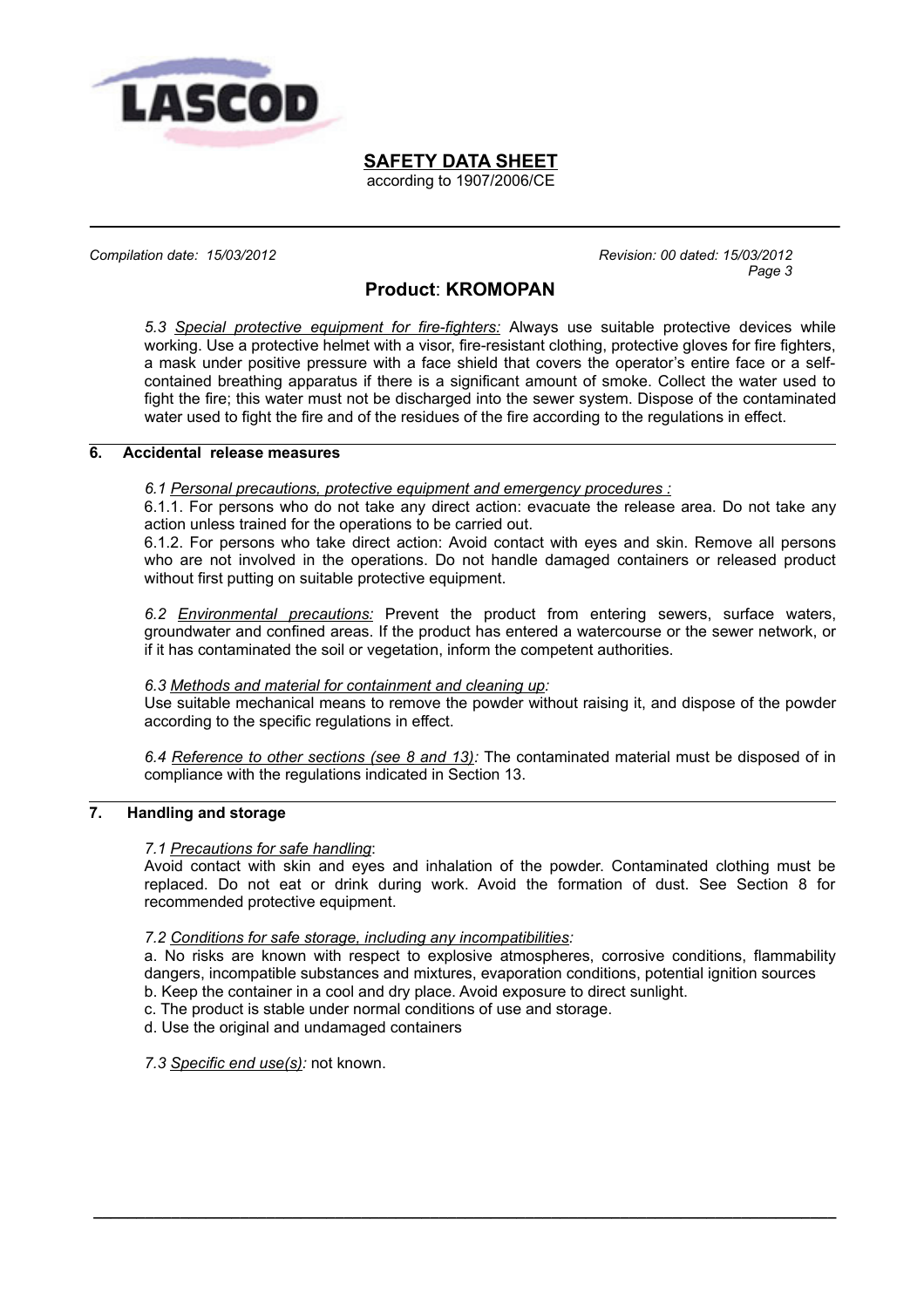

according to 1907/2006/CE

*Compilation date: 15/03/2012 Revision: 00 dated: 15/03/2012 Page 4*

# **Product**: **KROMOPAN**

### **8. Exposure controls/personal protection**

*8.1 Control parameters :*

| <b>Description</b> | Type             | <b>State</b> | TWA/8h |     | STEL/15min |     |                      |  |
|--------------------|------------------|--------------|--------|-----|------------|-----|----------------------|--|
|                    |                  |              | mg/m3  | ppm | mg/m3      | ppm |                      |  |
|                    |                  |              |        |     |            |     |                      |  |
| Inorganic powder   | <b>TLV-ACGIH</b> |              | ິ      |     |            |     | Respirable particles |  |
| Inorganic powder   | OEL              |              |        |     |            |     |                      |  |
| Inorganic powder   | <b>TLV-ACGIH</b> |              | 10     |     |            |     | Inhalable particles  |  |
| Inorganic powder   | <b>OEL</b>       |              | 10     |     |            |     |                      |  |

*8.2 Exposure controls*: Considering that the use of suitable technical means should always have priority over the use of personal protective equipment, ensure good ventilation of the workplace by means of efficient local aspiration or discharge of the polluted air. Operate and handle according to the usual precautionary measures for the handling of chemical products. Do not eat, drink or smoke during use. Accurately wash the hands with water and soap before meals and take a shower at the end of the work shift.

- 8.2.1. Appropriate engineering controls:
- 8.2.2. Individual protection measures, such as personal protective equipment:

8.2.2.1. Use a suitable respiratory device; a P3 filter is suggested. 8.2.2.2. Eye/face protection: Protective devices for eyes/face: hermetic protective goggles are recommended (acc. to norm EN 166). Skin protection: Hand protection: work gloves (acc. to norm EN 374). Other: protective work clothes, work clothes (acc. to norm EN 344). Respiratory protection: mask with universal filter. Thermal hazards: not applicable.

8.2.3. Environmental exposure controls: Based on the use of the product in the various environmental compartments, compliance with any national or community regulations for environmental protection is required..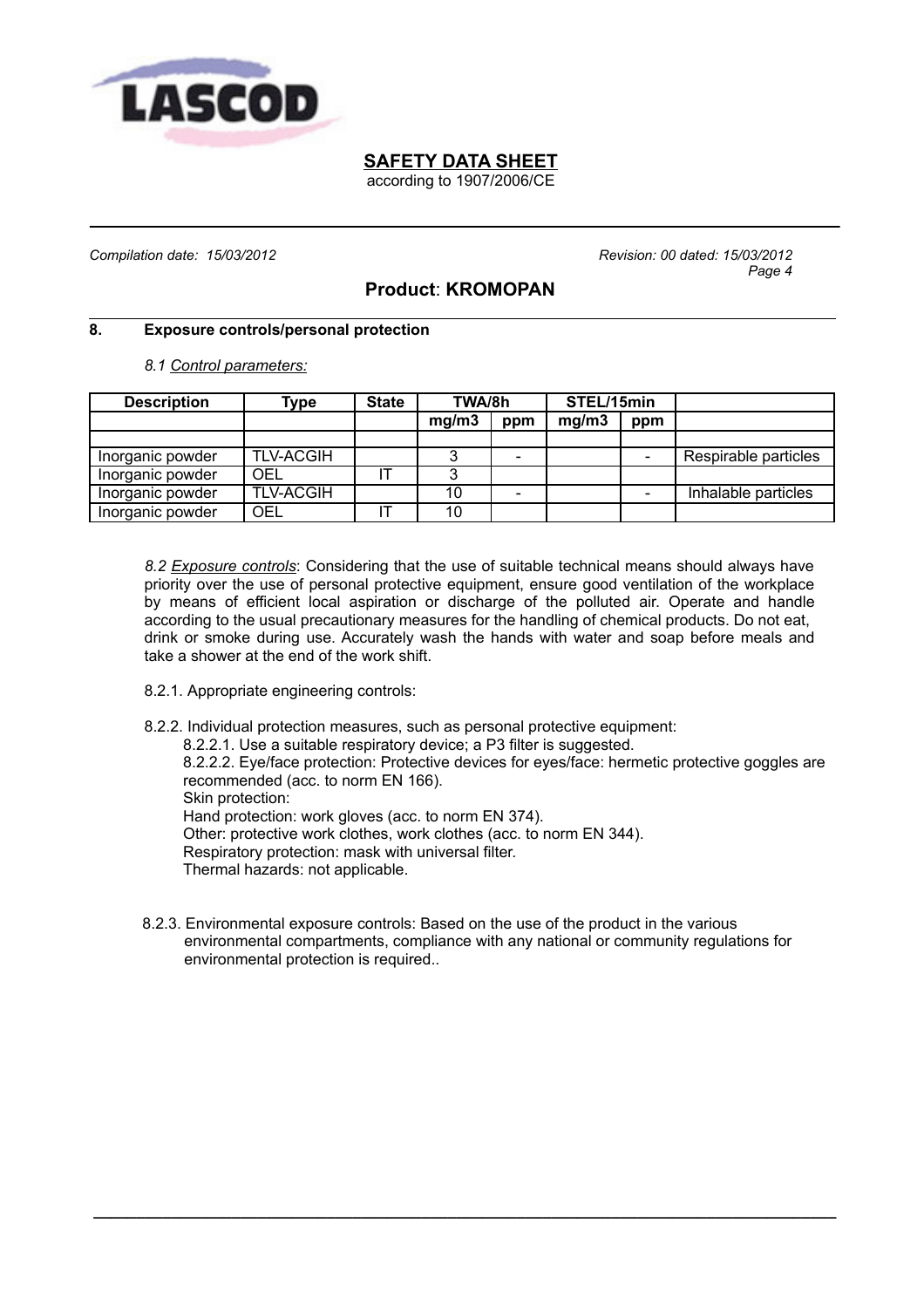

according to 1907/2006/CE

*Compilation date: 15/03/2012 Revision: 00 dated: 15/03/2012 Page 5*

# **Product**: **KROMOPAN**

### **9. Physical and chemical properties**

*9.1 Information on basic physical and chemical properties* 

| Appearance                                      |             | White powder                                                                |
|-------------------------------------------------|-------------|-----------------------------------------------------------------------------|
| Odour                                           |             | Characteristic                                                              |
| Odour threshold                                 |             | Not determined                                                              |
|                                                 |             |                                                                             |
| рH                                              |             | 8 at 20°C (suspension of 10 g of powder per litre of<br>water after 2 min.) |
| Melting point/freezing point                    |             | Not pertinent                                                               |
| Initial boiling point and boiling range         | $^{\circ}C$ | Not pertinent                                                               |
| Flash point                                     | $^{\circ}C$ | Not pertinent                                                               |
| Solubility in water                             |             | Reacts by forming a hydrophilic gel                                         |
| Evaporation rate                                |             | Not pertinent                                                               |
| Flammability (solid/gas)                        |             | Not flammable                                                               |
| Upper/lower flammability or explosive<br>limits |             | Not flammable or explosive                                                  |
| Vapour pressure                                 | mmHq        | Not pertinent                                                               |
| Vapour density                                  |             | Not pertinent                                                               |
| Relative density                                | $g/cm^3$    | 2.3                                                                         |
| Apparent density                                | g/l         | 300                                                                         |
| Partition coefficient: n-octanol/water          |             | Not pertinent                                                               |
| Auto-ignition temperature                       | $^{\circ}C$ | Not pertinent                                                               |
| Decomposition temperature                       | $^{\circ}C$ | Not pertinent                                                               |
| <b>Explosive properties</b>                     |             | Not explosive                                                               |
| Oxidising properties                            |             | Not oxidising                                                               |

### **10. Stability and reactivity**

*10.1 Reactivity:* The product reacts with water by forming a hydrogel.

*10.2 Chemical stability:* the products do not decompose if used according to the instructions for used and stored according to the instructions provided by the manufacturer.

*10.3 Possibility of hazardous reactions:* there is no possibility of any hazardous reactions.

- *10.4 Conditions to avoid:* heat, humidity
- *10.5 Incompatible materials:* none known.
- *10.6 Hazardous decomposition products:* none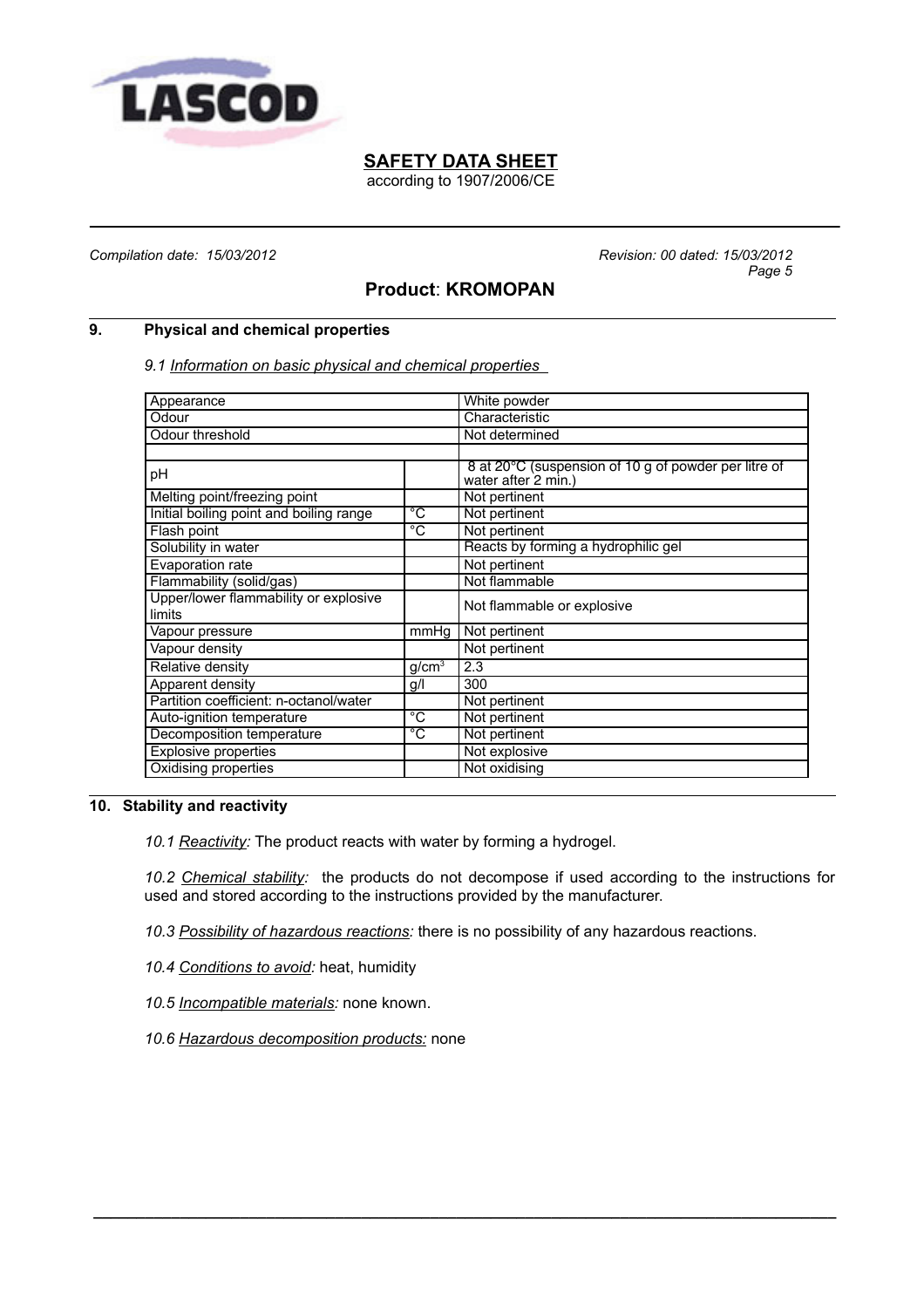

according to 1907/2006/CE

*Compilation date: 15/03/2012 Revision: 00 dated: 15/03/2012 Page 6*

# **Product**: **KROMOPAN**

## **11. Informazioni tossicologiche**

#### *11.1 Toxicological effects information:*

No episodes of damages to health due to exposure to the product are known. It is advisable in any case to work in compliance with the rules of good industrial hygiene.

#### *Indication of LD50 or LC50:*

| ∣ Diatomaceous earth         |                 |                      |  |  |
|------------------------------|-----------------|----------------------|--|--|
| วral                         | D <sub>50</sub> | $>$ 2000 mg/Kg (rat) |  |  |
| Potassium hexafluorotitanate |                 |                      |  |  |
| วral                         | .D50            | 169 mg/kg $(rat)$    |  |  |

*Information on likely routes of exposure:* the likely routes of exposure are by inhalation, via the skin and, much less likely, by ingestion.

*Symptoms related to the physical, chemical and toxicological characteristics:* the mixture is harmful by inhalation.

*Delayed and immediate effecteds as well as chronic effects from short and long term exposure:* the product is harmful by inhalation. Danger of serious damage to health in case of prolonged exposure by inhalation.

*Interactive effects:* unknown

*Further information:* none known

## **12. Ecological information**

Use according to good work practices; avoid releasing the product into the environment and into the soil or into sewers and into watercourses.

The product does not have any harmful effects on the environment; nevertheless, the data for diatomaceous earth and potassium hexafluorotitanate are shown below.

*12.1 Ecotoxicity*: acute toxicity (fish, aquatic invertebrates, aquatic plants, micro-organisms): No effect up to the solubility limit.

*12.2 Persistence and degradability: Not applicable for inorganic substances.*

- 12.3 Bioaccumulative potential: not applicable, not organic.
- *12.4 Mobility in soil: no data available.*
- *12.5 Results of PBT and vPvB assessment:* not pertinent, not organic.
- *12.6 Other adverse effects:* harmful for aquatic organisms (potassium hexafluorotitanate).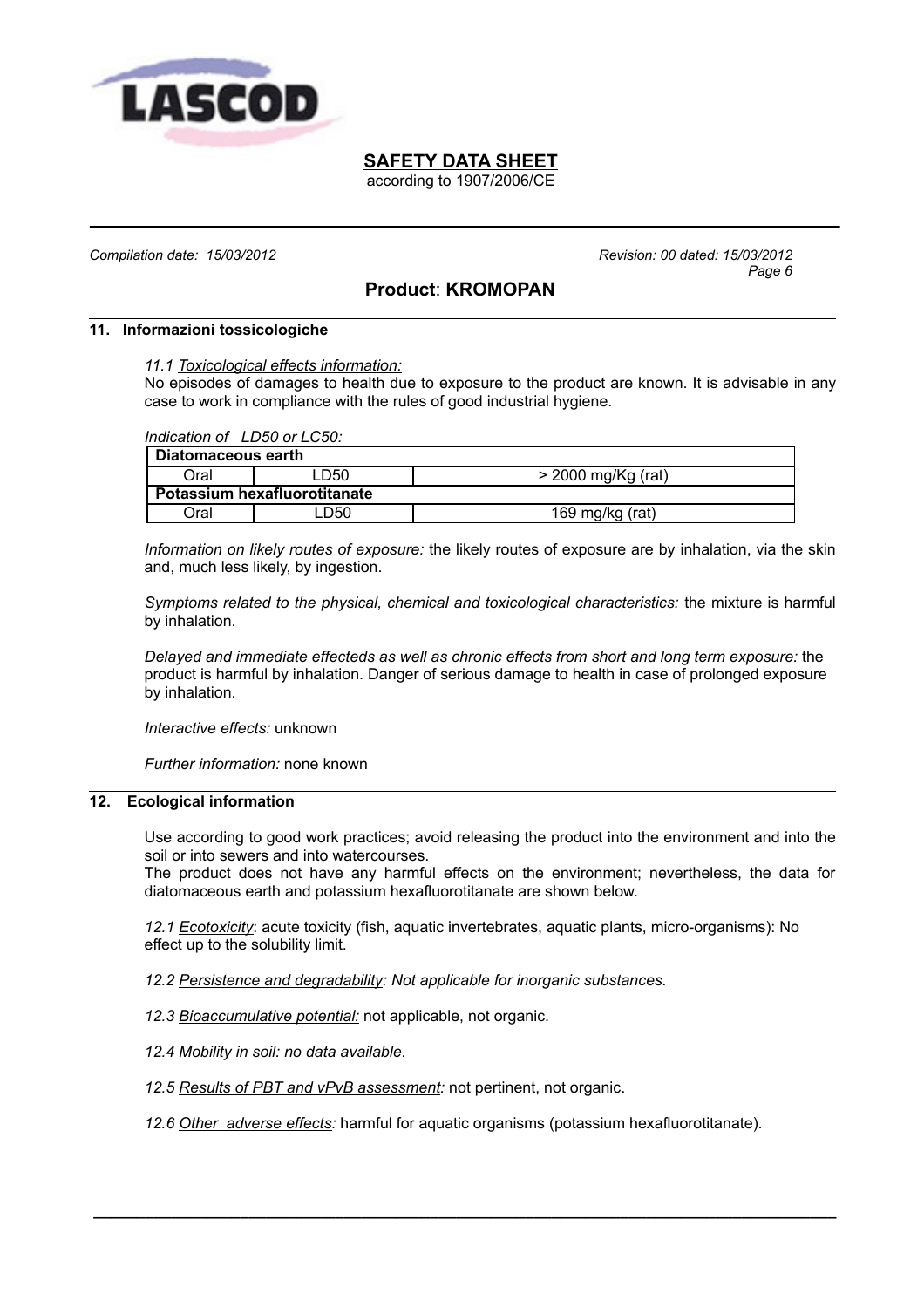

according to 1907/2006/CE

*Compilation date: 15/03/2012 Revision: 00 dated: 15/03/2012 Page 7*

# **Product**: **KROMOPAN**

### **13. Disposal considerations**

#### *13.1 Disposal treatment methods*

a. containers and treatment methods: seeing the nature of the product, its containers cannot be cleaned and recycled; they must be sent to a special decontamination system or be disposed of as hazardous waste.

b. physical/chemical properties that may affect waste treatment: the Product is stable under normal conditions.

c. sewage disposal is discouraged: disposal may take place via biological treatment systems.

d. special precautions during treatment: none in particular

### **14. Transport information**

The product is not subject to transport regulations.

## **15. Regulatory information**

*15.1 Safety, health and environmental regulations/legislation specific for the substance or mixture :*

Seveso category: none

Restrictions relating to the product or contained substances according to Annex XVII to Regulation (EC) 1907/2006: none

Substances in Candidate List (art.59 REACH): none

Substances subject to authorization (Annex XIV REACH): none

D. Lgs. 152/2006 and subsequent amendments: Emissions into the atmosphere: not applicable

*15.2 Chemical safety assessment:* no assessment of chemical safety was made for the mixture*.*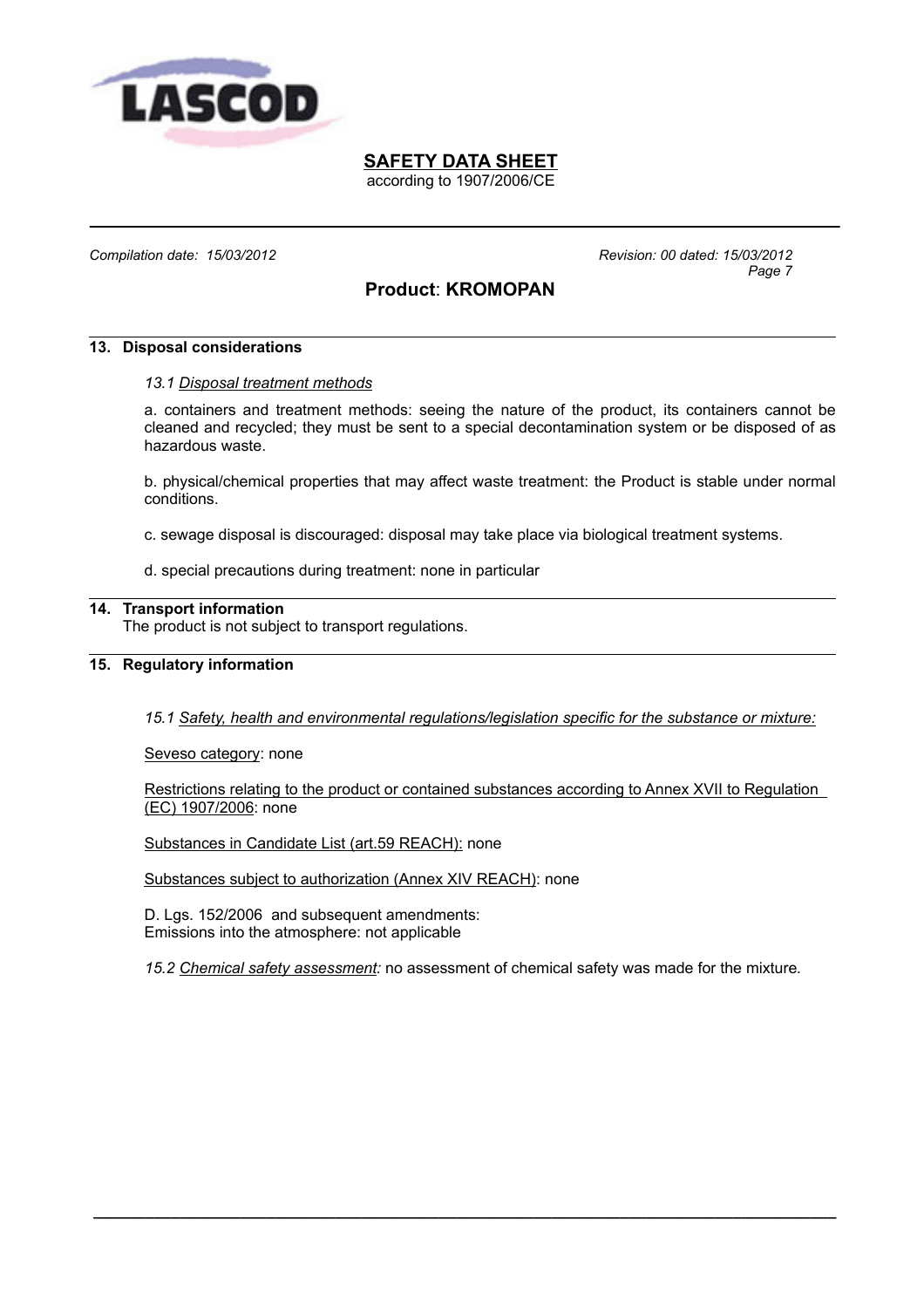

according to 1907/2006/CE

*Compilation date: 15/03/2012 Revision: 00 dated: 15/03/2012 Page 8*

# **Product**: **KROMOPAN**

## **16. Other information**

#### **This edition of the safety data sheet replaces each point of the previous versions.**

Key and legend to abbreviations and acronyms used in the safety data sheet **ADR**: Accord européen relative au transport international des marchandises dangereuses par route (European agreement regarding the international road transport of hazardous goods) **ASTM**: ASTM International, originally known as American Society for Testing and Materials (ASTM) **ATE**: Acute toxicity estimate **EINECS**: European Inventory of Existing Commercial Chemical Substances (Registro Europeo delle Sostanze chimiche in Commercio) **EC50**: Effective Concentration 50 (Concentrazione Effettiva Massima per il 50% degli Individui) **LC50**: Lethal Concentration 50 (Concentrazione Letale per il 50% degli Individui) **IC50**: Inhibitor Concentration 50 (Concentrazione Inibente per il 50% degli Individui) **NOEL**: No Observed Effect Level (Dose massima senza effetti) **DNEL**: Derived No Effect Level (Dose derivata di non effetto) **DMEL**: Derived Minimum Effect Level (Dose derivata di minimo effetto) **CLP**: Classification, Labelling and Packaging (Classificazione, Etichettatura e Imballaggio) **CSR**: Rapporto sulla Sicurezza Chimica (Chemical Safety Report) **IATA**: International Air Transport Association (Associazione Internazionale del Trasporto Aereo) **ICAO**: International Civil Aviation Organization (Organizzazione Internazionale dell'Aviazione Civile) Codice **IMDG**: International Maritime Dangerous Goods code (Codice sul Regolamento del Trasporto Marittimo) **PBT**: Persistent, bioaccumulative and toxic (sostanze persistenti bioaccumulabili e tossiche) **vPvB**: Very persistent very bioaccumulative (sostanze molto persistenti e molto bioaccumulabili) **RID**: Règlement concernent le transport International ferroviaire des marchandises Dangereuses (Regulation regarding the international rail transport of hazardous goods) **STEL:** Short term exposure limit (limite di esposizione a breve termine) **TLV**: Threshold limit value (soglia di valore limite) **TWA**: Time Weighted Average (media ponderata nel tempo) **EU**: European Union Main bibliographic references and data sources 1. Direttiva 1999/45/CE e successive modifiche 2. Direttiva 67/548/CEE e successive modifiche ed adeguamenti (XXIX adeguamento tecnico) 3. Regolamento (CE) 1907/2006 del Parlamento Europeo (REACH) 4. The Merck Index. Ed. 10

- 5. Handling Chemical Safety
- 6. Niosh Registry of Toxic Effects of Chemical Substances
- 7. INRS Fiche Toxicologique
- 8. Patty Industrial Hygiene and Toxicology
- 9. N.I. Sax-Dangerous properties of Industrial Materials-7 Ed., 1989